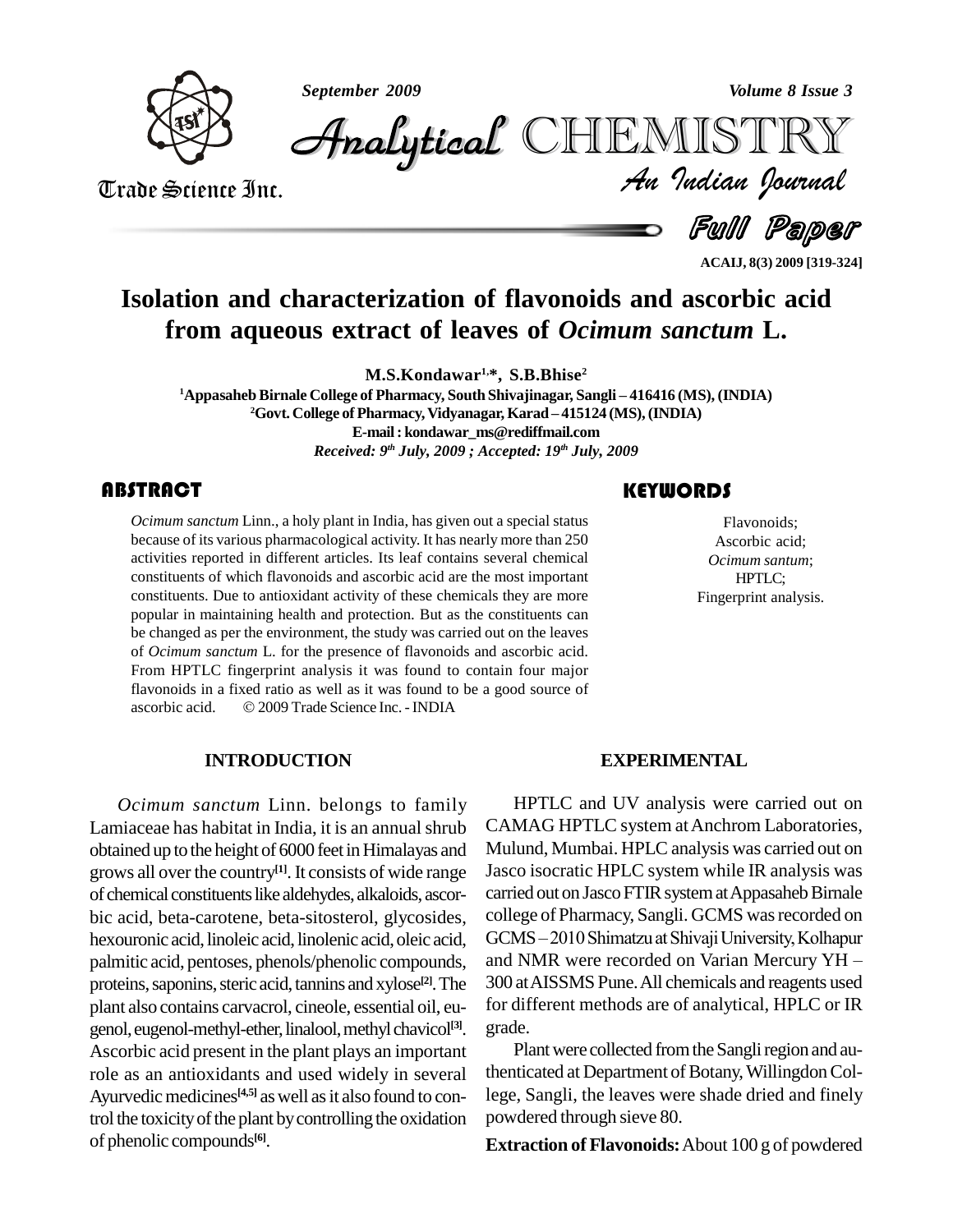# Full Paper

drug was subjected to cold maceration with chloroform water  $(10\%)$  in 1000 ml conical flask for about 7 days at room temperature. The flask was securely plugged with absorbent cotton and was shaken periodicallytill completemaceration.Aftermaceration, the mark was pressed in amuslin cloth and the filtrate was concentrated to residue at low temperature.

The dried aqueous extract of *Ocimum sanctum* L. was extracted with 50 ml methanol for 5 min on water Wat The dried aqueous extract of *Ocimum sanctum* L. cipi<br>was extracted with 50 ml methanol for 5 min on water Wat<br>bath at about 60 $^{\circ}$ C and filtered, the filtrate was concentrated on water bath to 5 ml **[7]**.

**Two-dimensional paper chromatography (2-D PC**)<sup>[8]</sup>: Extracts for analysis were redissolved in 1 ml latter **Two-dimensional paper chromatography (2-D** added<br>**PC**)<sup>[8]</sup>: Extracts for analysis were redissolved in 1 ml latter<br>80% methanol and applied as 8-10 spots of 2 µl in the was re corner of quarter sheets of Watman No. 1 chromatography paper. The chromatogram was run in descending mode in BAW (n-Butanol, Acetic acid and Water = 4:1:5; v/v; upperlayer) for the first dimension, and in 15% aqueous acetic acid for the second.After drying, the chromatogram was viewed under UV light at 360 nm, and again after fuming with ammonia vapour.

15% acetic acid. Isolation and percentage of each fla- $\Gamma$ *In* and percent<br> *Indian Indian*<br> *ISTRY*<br> *ISTRY* **Preparative paper chromatography (PPC) [8]:** Prior to HPLC analysis, crud extract was partially purified **Qualitative Identification:** The extracts were by PPC to remove rosmarinic acid and caffeic acid from fied qualitatively by chemical tests as follows... by PPC to remove rosmarinic acid and caffeic acid from the flavonoid fraction.Extract was applied as a narrow band at the top of a quarter sheet of Watman No.3 chromatography paper, and the paper was run in descending mode in BAW.After drying the chromato gram and viewing then in UV light, the bottom quarter of the paper (containing rosmarinic and caffeic acid, which have high Rf values in BAW and shows blue fluorescence under UV light) was removed. The remainder of the paper containing flavonoid glycosides was cut into 1 cm<sup>2</sup> pieces, which were eluted in 80% methanol. After 24 h the elute was filtered, evaporated and redissolved in 1 ml 80% methanol, for HPLC analysis. PPC was also used for the purification and isolation of flavonoid glycosides.The crude extractwere applied onto whole sheet of Watman No. 3 paper and developed in BAW. The band containing flavonoids were cut out, eluted and subjected to a second stage of PPC using vonoid in the fractions was monitored by HPLC.

**Extraction of Ascorbic acid:** The powdered leaves were subjected to maceration with water for 48 h in 1000 ml beaker. After the maceration the marc was pressed in muslin cloth and again that filtrate was filtered through Watman filter paper no. 3, the impurities from the filtrate were removed by adding neutral lead acetate solution (400 ml of 10% lead acetate solution was prepared which was acidic in nature, neutralized byadding dilute sodiumhydroxide solution).The pre cipitate that formed was removed by filtering through Watman filter paper no. 3, in the filtrate obtained, am monia solution was added to bring the pH to 7.6 and at the same time again neutral lead acetate solution was added. The vitamin-C was precipitated as lead salt; the latter was treated with dilute H2SO4, whereby lead was removed as PbSO4 and then filtered. The solution so obtained was concentrated under vacuum to 1/3 rd of its volume. It was further purified by fractional precipitation bytaking the aqueous portion into the separating funnel and treating with ether. The aqueous portion wasseparated and decolorized with animal char coal 5-6 times and filtered.The clearsolution of ascor bic acidwas obtained (adjusted the volume to 50ml) **[9]**. Then it was subjected for the identification test.

**Qualitative Identification:** The extractswere identi-Then it was subjected for the identification test.<br>**Qualitative Identification:** The extracts were identi-<br>fied qualitatively by chemical tests as follows...

**Testsfor flavonoids [10]:** Ferric chloride test,shinoda test, zinc - hydrochloric acid-reduction test, alkaline reagent test, lead acetate solution test.

**Tests for Ascorbic acid:** Solution of Ascorbic acid decolorizes 2-6-dichlorophenol indophenol solution. It also reduces silver nitrate solution immediately in the cold, producing black precipitate and in 2 ml of solution few drops of nitric acid and few drops of silver nitrate produces dark grey precipitate **[11]**.

**Identification ofAscorbic acid (vitamin-C) by pa per chromatography [12]:** The ascorbic acid after preliminary chemical investigation subjected for paper chromatography by using 20 x 8 cm paper size and developed in a mixture of n-butanol saturated with water and oxalic acid. The spot was visualised by 2, 6 dichlorophenol indophenol solution at Rf0.34

**Characterization of flavonoids and ascorbic acid:** Flavonoids were characterized by HPTLC, HPLC, and IR. Number of flavonoids and there relative percent ages were determined on HPLC. Ascorbic acid was

CHEMISTRY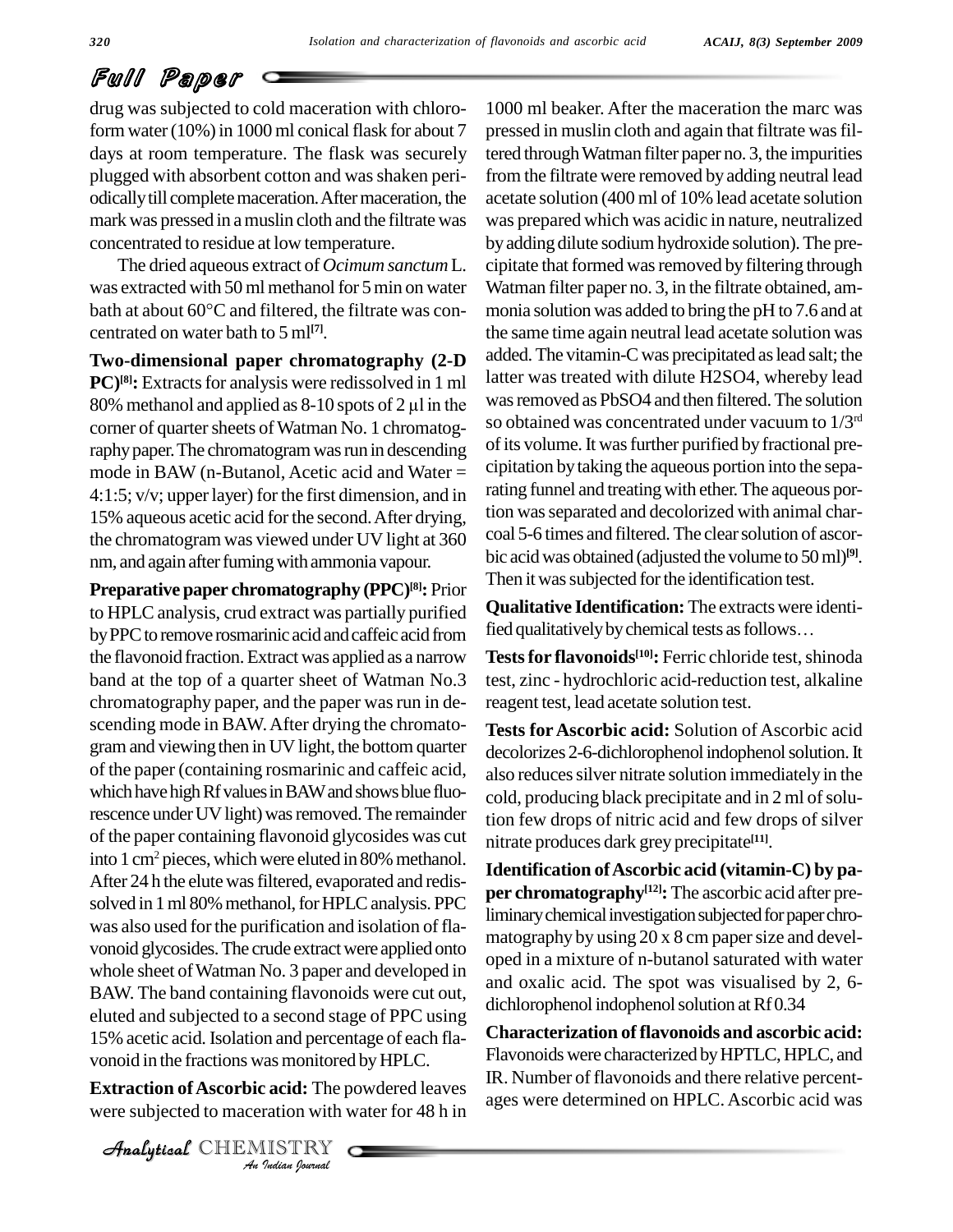characterized by HPTLC, UV, FTIR, GCMS and NMR.

**HPTLC offlavonoids:** Flavonoids were analyzed on HPTLC byusing Silica gel GF 254 plates and ethyl acetate: formic acid: GAA: water $(100:11:11:26)$  as a mobile phase. They are detected at 366 nm. TABLE 1 shows the fingerprint data of flavonoid fraction and chromatogram is shown in Figure 1.

**TABLE 1 : Fingerprints of flavonoids and ascorbic acid containing fractions.**

| Sr.<br>No. | Name of<br><b>Phytochemicals</b> | Wavelength<br>in nm. | $Rf$ values                                  |                                         |
|------------|----------------------------------|----------------------|----------------------------------------------|-----------------------------------------|
|            | Flavonoids                       | 366                  | 0.01, 0.61, 0.67, 0.77,<br>0.79, 0.86, 0.99. |                                         |
| 2.         | Ascorbic acid                    | 254                  | 0.08, 0.18, 0.29, 0.33,<br>0.43, 0.83, 0.91  | T/<br>of                                |
| 3.         | Std. Ascorbic acid               | 254                  | 0.29                                         | $\overline{\mathbf{S}}$ r<br><b>NT.</b> |



**Figure 1 : HPTLC Fingerprint of flavonoids fraction.** 

**HPLC of flavonoids [13]:** Isolated flavonoids were analysed on isocratic HPLC system. The HPLC system consist of Jasco LC pump, UV-Vis detector and O. sanct analysed on isocratic HPLC system. The HPLC sys-<br>tem consist of Jasco LC pump, UV-Vis detector and  $\frac{0.86}{0.86}$ <br>RP C18 column (5 µm) were used; 4.6 mm internal wa diameter x 250 mm length. Isocratic profile based on a mixture of solvents as methanol, glacial acetic acid and water were used. Mobile phase was pre pared bymixing and degassing themixture of metha nol, GAA andwater in a proportion of 18:1:1. The base line was observed before injecting the sample and the process was carried out at room temperature. The flow rate was adjusted to 1 ml/min and<br>detection was carried out at 268 nm. After obtaining<br>the base line, 20 µl of sample was injected and the 1267. detection was carried out at 268 nm. After obtaining chromatogram was recorded up to 20 min as shown in Figure 2. From the nature of peak, percent area

and the Rf values, as shown in TABLE 2, the fla vonoids are identified.



**Figure 2 : HPLC** analysis of flavonoids.

**TABLE2 :HPLCdata forthe flavonoidsfromaqueous extract of** *O.sanctum* **leaf.**

| Sr.<br>No. | Retention<br>time $(R_t)$ | Area of<br>peak | Height of<br>peak | % area of<br>peak | <b>Conclusion</b>                 |
|------------|---------------------------|-----------------|-------------------|-------------------|-----------------------------------|
| 1.         | 2.87                      | 40419.5         | 55.98             | 5.75              | May be Vicenin-2                  |
| 2.         | 3.07                      | 35608.5         | 5452              | 5.06              | May be Luteolin-5<br>-O-glucoside |
| 3.         | 3.31                      | 34951.5         | 5999              | 4.97              | Unknown                           |
| 4.         | 3.87                      | 377728.5        | 41874             | 49.43             | Luteolin-7-O-<br>glucuronide      |
| 5.         | 12.00                     | 244833.0        | 9384              | 34.80             | Apigenin-7-O-<br>glucuronide      |

**IR of flavonoids:** Flavonoid fraction of aqueous extract was spray dried, small quantity of dried amor phous free flowing powder of the extract was triturated with KBr and a pallet was scanned for IR spectrum. The spectrum is shown in Figure 3 and the data is given inTABLE3.

**TABLE3 :IR data for the flavonoidsfromaqueous extract of** *O.sanctum* **leaf.**

| Wavelength | % T     | Interpretation                                   |
|------------|---------|--------------------------------------------------|
| 3548.86    | 21.4816 | O-H str (phenolic OH)                            |
| 3477.03    | 12.5961 | O-H str asym. (phenolic OH) broad                |
| 3415.80    | 9.8111  | O-H str sym. (phenolic OH) broad                 |
| 3241.75    | 39.9700 | C-H str asym. (aromatic C-H)                     |
| 3239.34    | 39.8210 | C-H str sym. (aromatic C-H)                      |
| 1637.75    | 31.2405 | $C=O$ str (Quinone type $C=O$ )                  |
| 1556.27    | 55.5761 | $C=C$ str (aromatic $C=C$ )                      |
| 1511.92    | 71.8974 | $C=C$ str (aromatic $C=C$ )                      |
| 1415.49    | 63.4528 | $C=C$ str (aromatic $C=C$ )                      |
| 1267.97    | 77.2329 | $C-O$ str (phenolic $C-O$ )                      |
| 1218.31    | 86.8743 | O-H def (phenolic OH)                            |
| 1127.67    | 87.5331 | C-O str (cyclic ether not epoxide)               |
|            |         |                                                  |
|            |         | <b>Analytical</b> CHEMISTRY<br>An Indian Nournal |

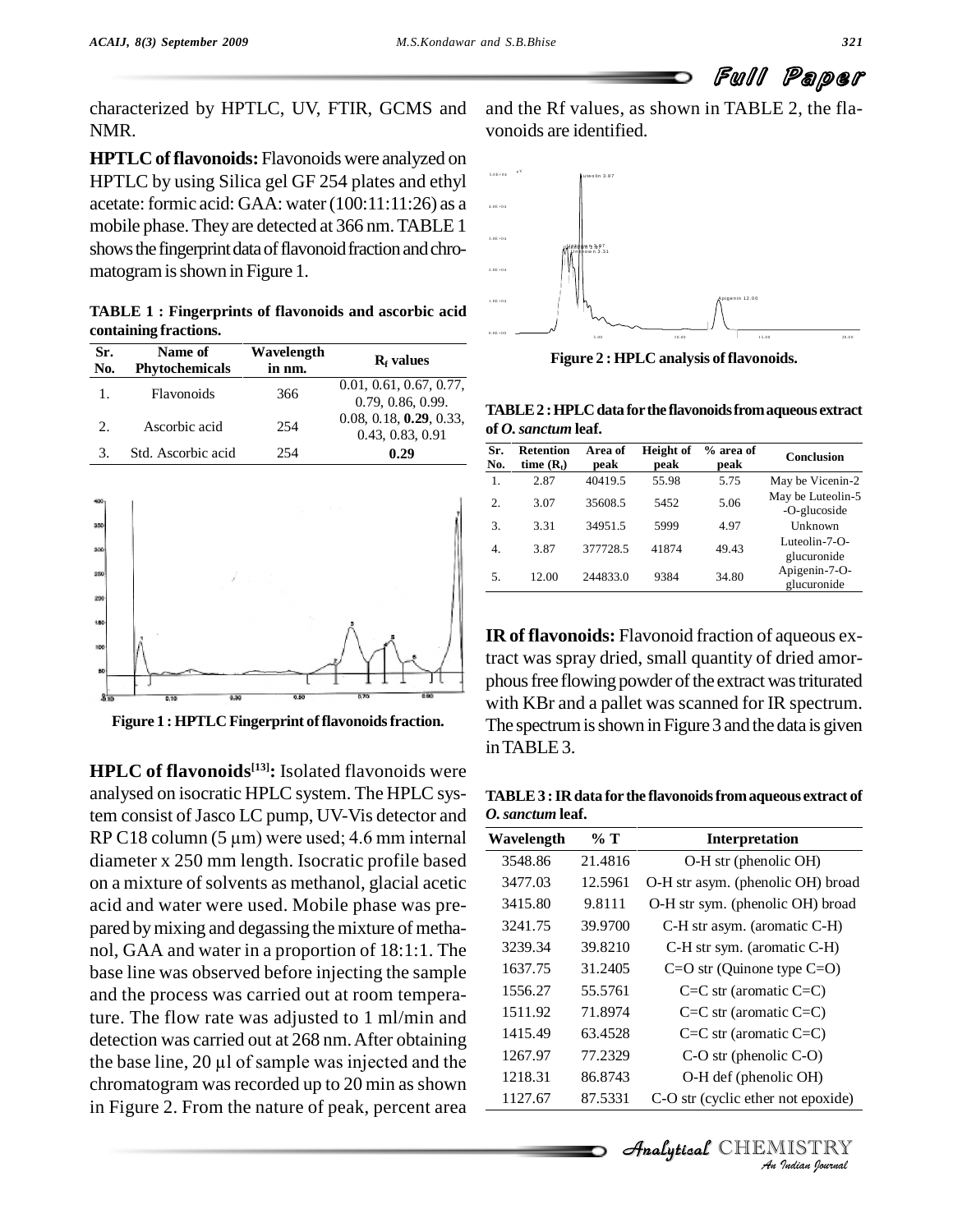



**Figure 3 :IR spectra offlavonoid fraction.**

**HPTLC of ascorbic acid:** Ascorbic acid was analyzed on HPTLC by using Silica gel GF 254 plates and n-butanol saturated with water and oxalic acid  $(80:20)$  as a mobile phase. Vitamin C was detected on 254 nm and was derivatised by spraying 2,6 dichlorophenol indophenol reagent and observed visibly. HPTLC scan at 254 nm was shown in Figure 4  $\alpha$ and the data in TABLE 1.<br>
and the data in TABLE 1.<br>  $\frac{10 \text{ ul of solution was injected as a sample.} \times \text{R}}{10 \text{ ul of solution was injected as a sample.}}$ 



**Figure 4 : HPTLC Fingerprint of ascorbic acid fraction.**

leaf was confirmed by IR spectroscopy. The spectrum is shown in Figure 5 and the data is given in TABLE 4.



Analytical  $\mathbb{C}\mathbb{H} \mathbb{E}$ 

| TABLE 4 : IR data for ascorbic acid from aqueous extract of |  |
|-------------------------------------------------------------|--|
| <i>O. sanctum</i> leaf.                                     |  |

| Peak<br>No. | Wave<br>Number<br>$(cm-1)$ | $\frac{0}{0}$<br>Transmission | <b>Conclusion</b>                                               |
|-------------|----------------------------|-------------------------------|-----------------------------------------------------------------|
| 1           | 3526.20                    | 10.2729                       | $O-Hstr$<br>(ring OH-CH=CH)                                     |
| 2           | 3412.42                    | 8.7030                        | $O-Hstr$<br>(OH-CH, OH-CH <sub>2</sub> )                        |
| 3           | 3033.48                    | 9.1447                        | $C-Hstr$<br>(enolic ring CH)                                    |
|             | $\sim$ 2930                | ~10.0                         | $C-H_{str}$<br>(Aliphatic CH, CH <sub>2</sub> )                 |
| 4           | 1753.94                    | 12.2199                       | $C = O_{str}$<br>$(α$ -β unsaturated 5<br>membered ring ketone) |
| 5           | 1658.48                    | 6.2909                        | $C = O_{str}$<br>(ring enolic $\beta$ diketone)                 |
| 7           | 1321.00                    | 6.5307                        | $C-Ostr$<br>(alcoholic C-OH)                                    |
| 8           | 1120.44                    | 5.8516                        | $C-O-Cstr$<br>(Cyclic ether not epoxide)                        |

quantityofsamplewas dissolved in distilled water and **GC-Mass spectrometry of ascorbic acid:** A small quantity of sample was dissolved in distilled water and  $1.0 \mu$  of solution was injected as a sample. The gas chromatogram was obtained by using Helium as a carrier gas ata flow rate of 1.0ml/min with programmed chromatogram was obtained by using Helium as a carrier gas at a flow rate of 1.0 ml/min with programmed<br>temperature started at 80°C followed by gradual inrier gas at a flow rate of 1.0 ml/min with programmed<br>temperature started at 80°C followed by gradual increase by 7°C/min to reach 200°C hereafter the incretemperature started at 80°C followed by gradual increase by  $7^{\circ}$ C/min to reach 200°C hereafter the increment was increased to  $10^{\circ}$ C/min and finally the temcrease by 7°C/min to reach 200°C hereafter the increment was increased to  $10^{\circ}$ C/min and finally the temperature was reached to 280°C where the chromatogram was stopped. Simultaneously the mass spectrum was obtained byusing electronic ionization technique. gram was stopped. Simultaneously the mass spectrum<br>was obtained by using electronic ionization technique.<br>The analysis were carried out on GCMS – 2010 Shimatzu with coloum RTX-SMS 60 min length and The analysis were carried out on  $GCMS - 2010$ <br>Shimatzu with coloum RTX-SMS 60 m in length and<br>0.25 mm diameter, adsorbent coating were 0.25  $\mu$ m in thickness. Quadrupole analyzer was used. **IR of ascorbic acid:** Ascorbic acid isolated from the 0.25 mm diameter, adsorbent coating were 0.25  $\mu$ m in

> Figure 6 shows the mass spectrum of isolated ascorbic acid in comparison with the library standard



**Figure 6 : Mass spectrum of ascorbic acid with library spectrum:**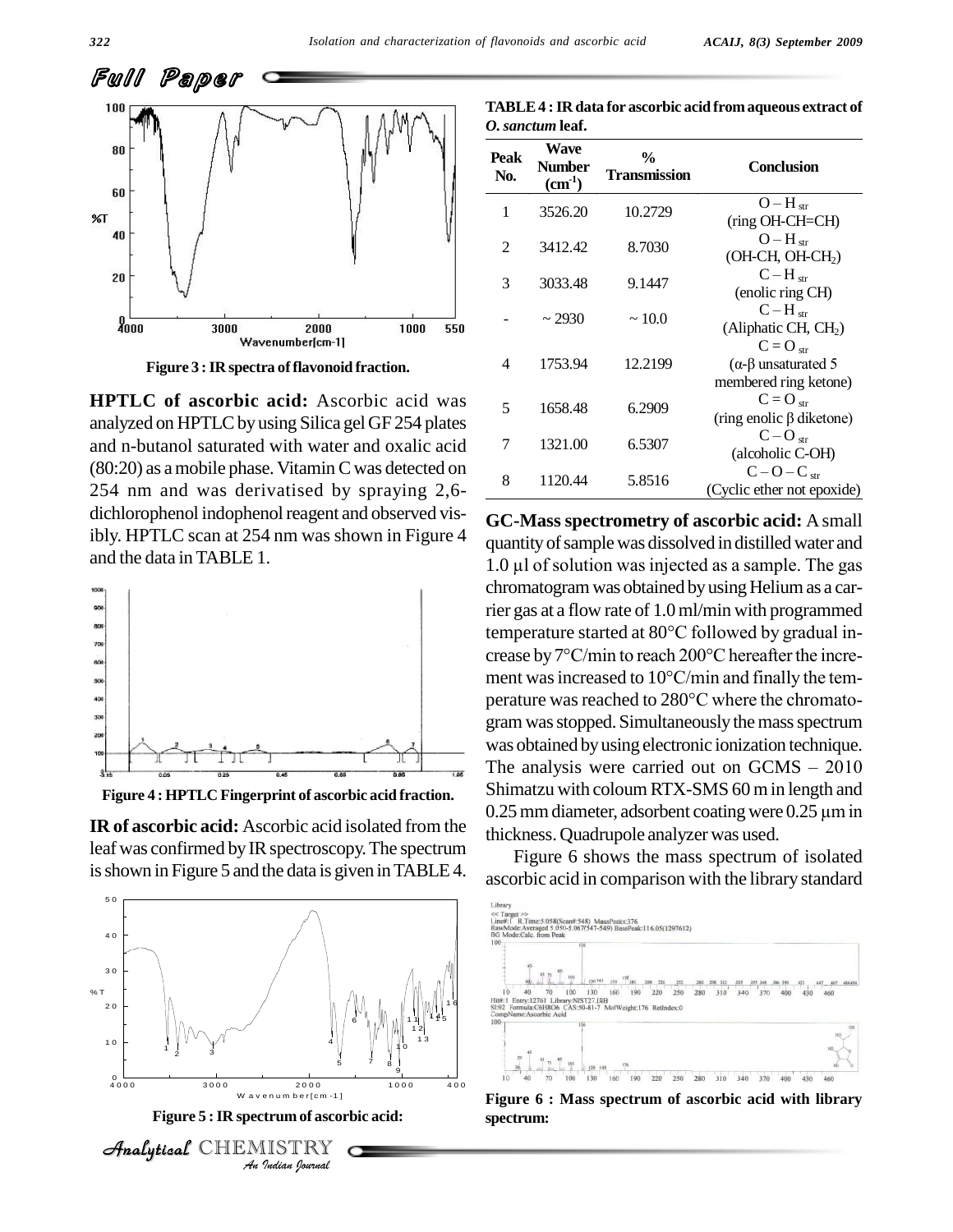# Full Paper

spectrum of ascorbic acid. The data of the spectrum is given inTABLE5.

| Sr.<br>No. | m/e | m/e for<br>standard | Fragment                                                 |
|------------|-----|---------------------|----------------------------------------------------------|
| 1          | 176 | 176                 | Molecular ion peak                                       |
| 2          | 116 | 116                 | Base peak after losing side chain.                       |
| 3          | 101 | 101                 | Rearranged ion after losing<br>side chain and an oxygen. |
|            | 85  | 85                  | Loss of oxygen from<br>the previous fragment.            |
| 5          | 61  | 61                  | A separated side chain.                                  |
|            | 43  | 43                  | A fraction $(CH_2CHO)$<br>separated from the ring.       |

**TABLE5 : Mass data for isolated ascorbic acid:**

**NMR spectrometry of ascorbic acid:** NMR spectrum was obtained by dissolving a small quantity of isolated ascorbic acid in D2O. The spectrum was recorded on Varian Mercury YH – 300 with a pulse sequence of the scans of both solutions showed an identical  $\lambda$ max s2pu1. The resolved spectrum was shown in Figure 7 and data is given inTABLE 6.



**Figure 7 : H<sup>1</sup>NMR spectrumof isolated ascorbic acid:**

| TABLE 6 : H <sup>1</sup> NMR data for isolated ascorbic acid: |  |  |
|---------------------------------------------------------------|--|--|
|---------------------------------------------------------------|--|--|

| Sr.<br>No.                  | <b>Peaks</b> | <b>Indication</b>                                                                                                          | puu                        |
|-----------------------------|--------------|----------------------------------------------------------------------------------------------------------------------------|----------------------------|
|                             | 3.752-3.772  | Doublet, 2H, deshilded due<br>to OH and adjacent CHOH.                                                                     | fract                      |
| $\mathcal{D}_{\mathcal{A}}$ | 4.060-4.103  | Quartet, 1H, deshilded due to OH,<br>adjacent CH2OH and<br>double bond present in ring.                                    | A do<br>Qua<br>CH(         |
| 3                           | 4.820        | Singlet, 4H, all hydroxyl groups (OH)                                                                                      | stant                      |
| 4                           | 4.968-4.971  | Doublet, 1H, highly deshilded due to<br>adjacent CHOH, adjacent ring double bond<br>and electro-negativity of ring Oxygen. | the $\mathfrak{p}$<br>reco |

### **RESULTAND DISCUSSION**

In HPTLC analysis of flavonoids the spots obtained at 0.61 and 0.67 showed the presence of Luteoline-7- O-glucoronoids andApigenin-7-O-glucoronoids,while in analysis on HPLC the presence of Luteoline-7-O glucoronoids and Apigenin-7-O-glucoronoids showed clearly at Rf 3.87 and 12.0 respectively. Percent area also confirms that these two flavonoids are the major constituents amongst the extract.

The IR spectrum showed presence of all functional groups necessary to detect the flavonoids. Spectrum shows O-H str, C-H str, Quinone type of C=O str, three different bands usually obtained for aromatic  $C=C$ str, O-H def, and most important two different bands for C-O str; out of which a band at  $1268/cm$  is due to phenolic group while a band at  $1127$  is due to cyclic C-O but not an epoxide.

In the characterization of ascorbic acid, HPTLC showed its presence at Rf 0.23 which was compared with standard ascorbic acid. Isolated ascorbic acid and<br>standard ascorbic acid were analysed on UV spectra<br>the scans of both solutions showed an identical  $\lambda$ max standard ascorbic acid were analysed on UV spectra at 254 nm indicating the presence of ascorbic acid in extract. Finally the IR spectrum of isolated ascorbic acid was compared with standard IR spectrum. IR spectrum was found to be concord exactly with the spectrum given in IP.

Gas chromatogram of isolated fraction of ascorbic acid shows absence of any detectable impurities in the fraction. Spectra shows the only retention time at 5.061 min. with 100% peak area. Mass spectrum of the same confirms the presence of ascorbic acid. Peak obtained at 176 as a mass peak and the highest peak at 116 as a base peak itself confirms the presence of ascorbic acid. All other fragment peaks are similar to those peaks reported in the library spectra.

Finallythe presence of ascorbic acid in the isolated fraction was confirmed by NMR spectrum of the sample. A doublet at 3.76 belongs to  $C\underline{H}_2$ OH in the side chain, Quartet at 4.082 belongs to proton in the side chain as CHOH, while a doublet with very small coupling con-Quartet at 4.082 belongs to proton in the side chain as<br>CHOH, while a doublet with very small coupling con-<br>stant at 4.965 – 4.971 belongs to a proton in the ring at the junction of side chain. All hydroxyl protons together recorded a large peak at 4.820 as they are well leaving protons they reported a wide singlet.

*An*Hence fromthe spectral and chromatographic data, *I*<br>*Indian*<br>*Indian*<br>*IISTRY*<br>*IISTRY*<br>*Indian hournal* the presence of flavonoides i.e. Luteoline-7-Oglucoronoids and Apigenin-7-O-glucoronoids and ascorbic acid in the aqueous extract of the leaves of *Ocimum sanctum* L. were confirmed.

**Analytical** CHEMISTRY